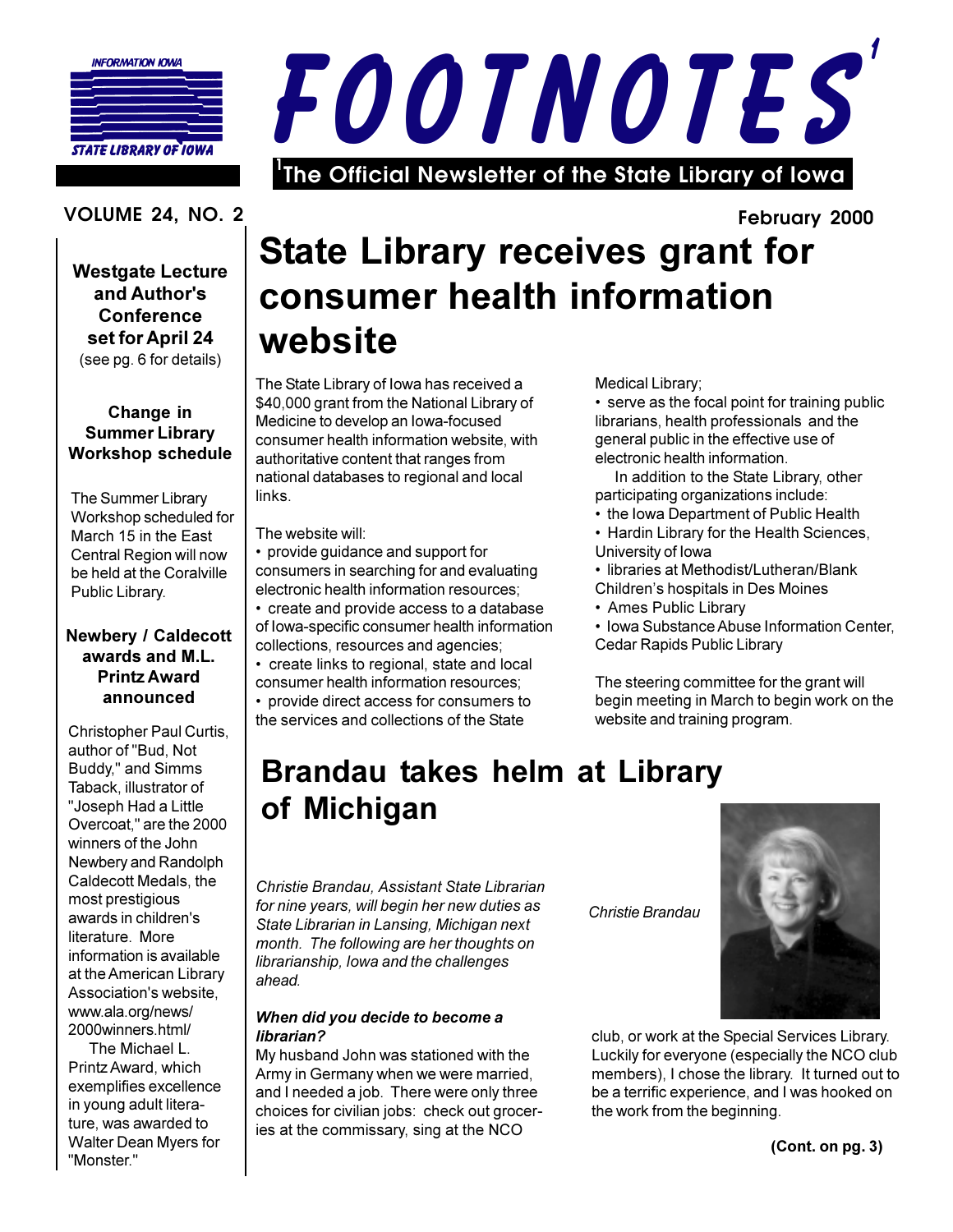### Notes from the State Librarian

It is with mixed feelings that I begin my column this month. As vou have read.



Christie Brandau, our Assistant State Librarian, is leaving to assume the position of State Librarian of Michigan. My mixed feelings come from my pride in Christie and her abilities to do the job, lowa's loss of such a bright, articulate, and caring leader, and my loss of a very good friend.

Christie and I met just seven and one half years ago when I came to lowa. We instantly formed a professional bond and friendship. Christie's contributions to the development of library services in lowa are numerous. From her days as a Regional Library consultant, to her lowa Library Association presidency, to her nine years as Assistant State Librarian and, for a time. Acting State Librarian, she

provided leadership in the deployment of the new federal **Library Services and Technol**ogy Act (LSTA), creation of SILO, revision of the public library quality measures, implementation of Enrich Iowa, and development & delivery of public library trustees training programs. There is no doubt, Iowa's loss is Michigan's gain. Best wishes to Christie and her husband.

On a happier note, I am proud to announce that the State Library's new website is up! While the original site served us well, it was four years old and

needed some major reorganization. Over the last couple of years, we have developed a new architecture, a new look, and a lot of new information for the site Someone told me the new site now has more than 1500 pages and will continue to grow. The State Library sees this web presence as an extension of our services. As we all know, the Internet has become as important to our business as the telephone. I hope you find the site useful. Any suggestions for how we can make it more useful are always welcomed. Look for new information regularly. If you haven't done so, please visit our web site at: www.silo.lib.ia.us



Christie Brandau, center, at a Commission meeting in the mid-1990's with, from left, Dwight Carlson, Gordon Greene and State Librarian Sharman Smith.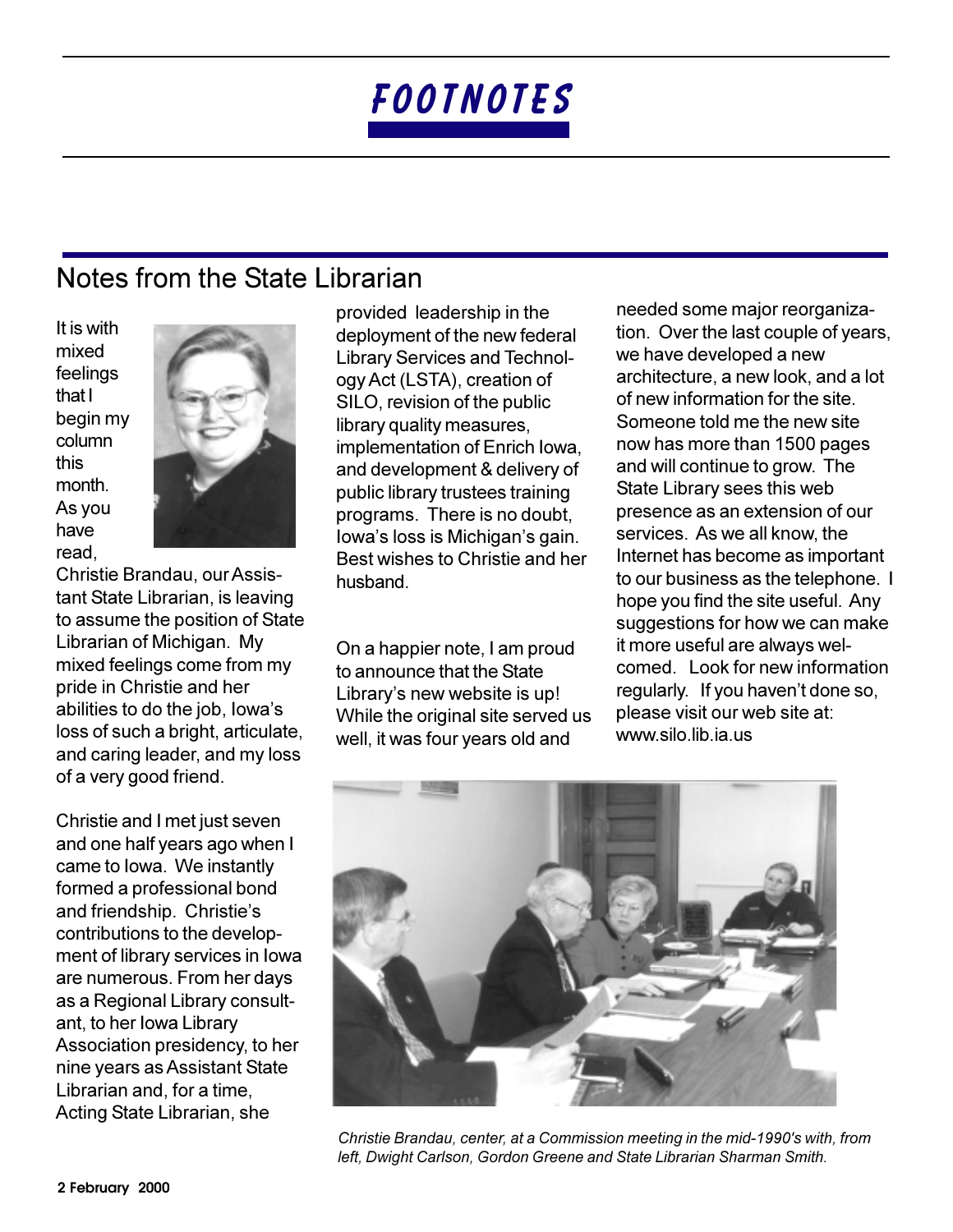### **Brandau takes helm at Library** Of Michigan (Cont. from Pg. 1)

When I finished my undergraduate degree from Iowa State University in 1975 (B.A. in Political Science), I worked in the Riceville and Osage public libraries, and then went to work at the North Central Regional Library. There, Ann Swanson gave me the opportunity of a lifetime by hiring me and sponsoring me through library school. Then I came to the State Library, where I have had another tremendous opportunity: working with Sharman Smith and the great staff at the State Library.

There is no work as varied and satisfying as library work, and I've never regretted becoming a librarian.

#### What have been the highlights of your position at the State Library?

Definitely the SILO grant/project and Enrich Iowa. Those two projects have enhanced library service across the state, and I'm proud to have been part of them. Oh, and another highlight was last year's Town Meetings where I got to wear 1890's clothing and say "Well, la-ti-da Miss Sharman!"

#### What is your vision for libraries in the next 10 years?

I agree with a 1999 Gallup poll which found that all responders expected libraries to exist and be important in the future. I get a bit irritated when I hear the question asked as to whether libraries will exist when everyone has Internet access.

I've read that that question is like asking Picasso if photography would make art passe, or whether Nintendo games make sports arenas a thing of the past. Libraries are more than the tools they house, and Internet access is just one of the tools.

I am concerned, however, about the future of recruiting library staff, especially in rural areas. We cannot expect that people with dedication. education and service skills will continue to be willing to work at the low salaries and for the few benefits offered by many libraries. The heart of the library is the staff.

#### What will you miss most about  $I_0wa$ ?

Just about everything. I was born and raised here and I'll miss the land and the farms. But most of all I will miss the friends I have made over so many years.

My kids used to tease me because almost everywhere we would travel in lowa, I could say "Oh, I know the librarian here!" And I know it really pained them when they would bring friends home from college and I would quiz them about the library in their town.

#### What are you looking forward to in Michigan?

A whole new group of friends to meet, libraries to learn about, beautiful countryside to visit. My goal is to give my best and contribute whatever I can.

### **Attend statewide** workshop on time capsules

"Sending Today to Tomorrow: A Time Capsule Workshop," jointly sponsored by Humanities Iowa and the Iowa Conservation and Preservation Consortium, will be available at 20 Iowa Communication Network (ICN) sites from 2 to 5 p.m. April 26, 2000.

Loren Horton, a historian from Iowa City, will lead a session on selecting the objects for the time capsule and exploring the cultural implications of the selection. Other sessions include conservators demonstrating methods for preserving the contents, and educators giving tips on how to organize a time capsule project -- from the creation of the capsule to the final opening ceremony.

Participants will receive a time capsule booklet compiled by conservators, archaeologists, historians, librarians, and other educators to assist individuals with local time capsule projects.

ICN sites include Ames, Belmond, Burlington, Cedar Rapids, Charles City, Creston, Davenport, Decorah, Denison, Dubuque, Elgin, Forest City, Fort Dodge, Iowa City, Laurens, Le Mars, Marshalltown, Pella, Red Oak and Waterloo.

The registration fee is \$20 for ICPC or Humanities lowa members; \$25 for nonmembers. The workshop is open to the public.

Call Kristina Venzke at (319) 335-4153 or Nancy Kraft, (319) 335-3922 to register or for more information on ICN sites. Full ICN site information is also available at www.humanitiesiowa.org.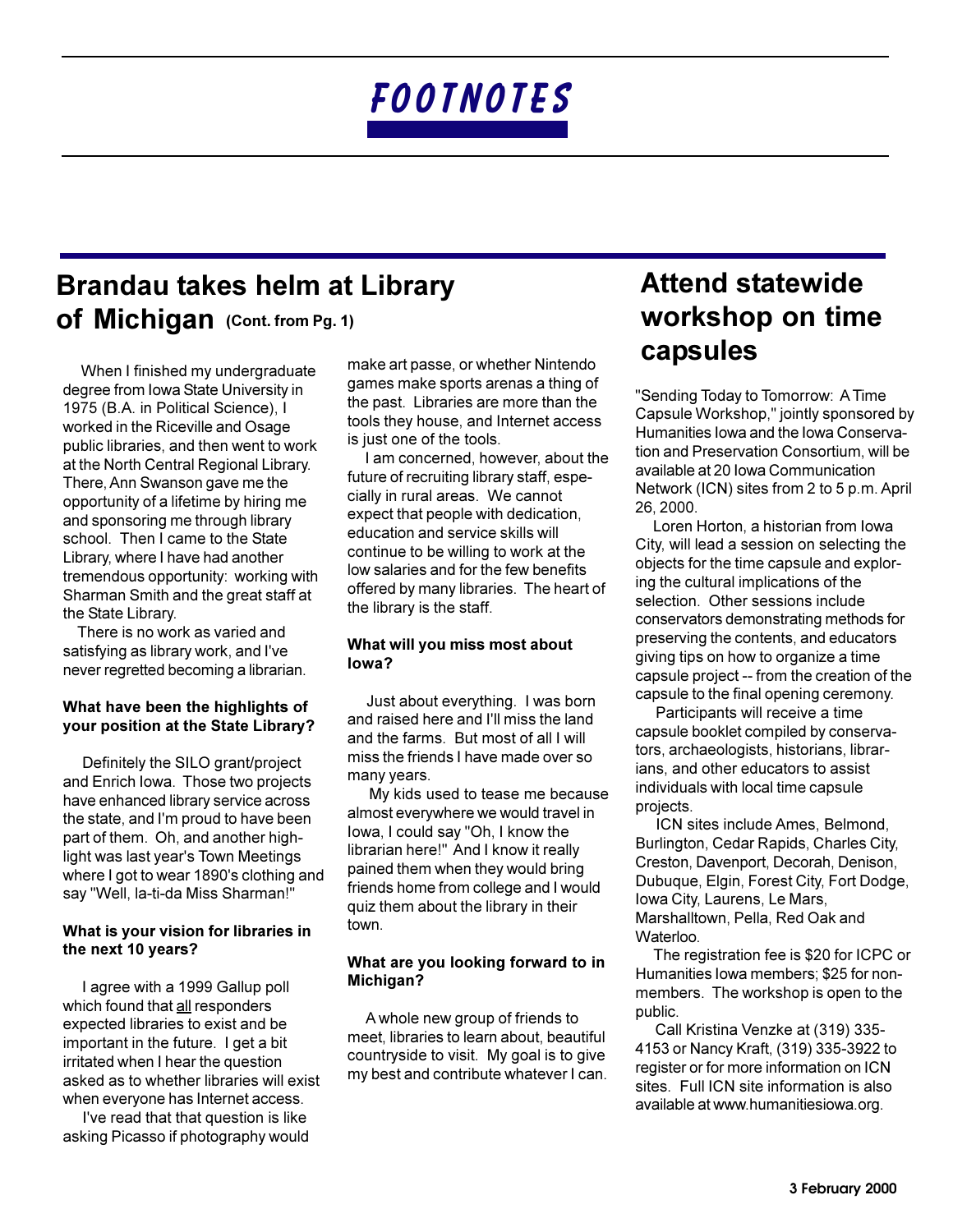### **Information Services Highlights**

**Patents**  $\hat{\mathcal{R}}$  **ILL**  $\hat{\mathcal{R}}$  **Medical**  $\hat{\mathcal{R}}$  **Census**  $\hat{\mathcal{R}}$  **Public Policy**  $\hat{\mathcal{R}}$ *Cibrary Science*  $\hat{\mathbf{x}}$  *Jederal Documents* 

(The following is a new Footnotes feature which will highlight new titles and other information from the Information Services unit of the State Library.)

Titles of interest in the Library Science collection:

#### **Better Books! Better Readers!**

Linda Hart-Hewins and Jan Wells Stenhouse Publishers, 1999

Looking for sound advice on choosing books children will enjoy reading? This useful resource has suggestions about what to look for when selecting books for beginning, developing, and independent readers; effective strategies for working alongside young readers; and a bibliography of recommended books sorted by reading level.

#### **The New Store Workbook**

The Museum Store Association, Inc., 1994

A number of libraries around the state have asked us for information about setting up a "library store." This workbook has practical information for all aspects of in-house stores from planning to inventory control. Library stores can be valuable not only as a source of revenue, but also for outreach and promotion in your community.

#### **Founding and Funding Family Literacy Programs** Carole Talan

Neal-Schuman Publishers, 1999

Is your library planning to use Enrich Iowa funds to establish a Family Literacy Program? Carole Talan's manual for librarians thoroughly covers the steps needed to develop a library-based program that combines fundamental educational methods with sound parenting practices to foster the development of literacy and pre-literacy skills.

#### **Teaching the Internet to Library Staff and Users** William D. Hollands

Neal-Schuman Publishers, 1999

Each workshop in this book includes an introduction, an objective, a timed lesson plan, tips, a sample script, and reproducible handouts. Ten customized workshops include Internet train the trainer, search engines and finding information on the web, and an introduction to HTML.

The State Library has an extensive collection of library science books. They are available through SILO/ILL. If you have trouble finding the title you want in SILO, contact Rinda Kramme, State Library, 1-800-248-4483; rkramme@mail.lib.state.ia.us.

### **Wellsburg library** hosts film series

"The American People," part two of the "From Rosie to Roosevelt: A Film History of Americans in World War II" will be the focus of a free, six-part viewing, reading and discussion series at the Wellsburg Public Library, March 7 through April 11.

The Wellsburg Public Library was one of 20 pilot libraries nationwide selected in 1998 to participate in the project. "The American People" will focus on the social and economic issues that emerged in America during the war years.

For more information, contact Dee Lindaman, (515) 869-5234.

### "Connect for Kids" day kicks off library week

Libraries may want to host "Connect for Kids" Day April 8 to kick off National Library Week 2000. The national event aims to focus attention on the variety of resources available to children and their families at the library and in their communities.

"Connect for Kids" Day is sponsored by the American Library Association (ALA) with support from the Benton Foundation to highlight the central role of libraries and librarians in connecting parents and children with education, recreation and other services.

For ideas and information, see the ALA web site at www.ala.org/kidsday. A Connect for Kids web site (www. connectforkids.org) developed by the Benton Foundation focuses on information and resources for kids.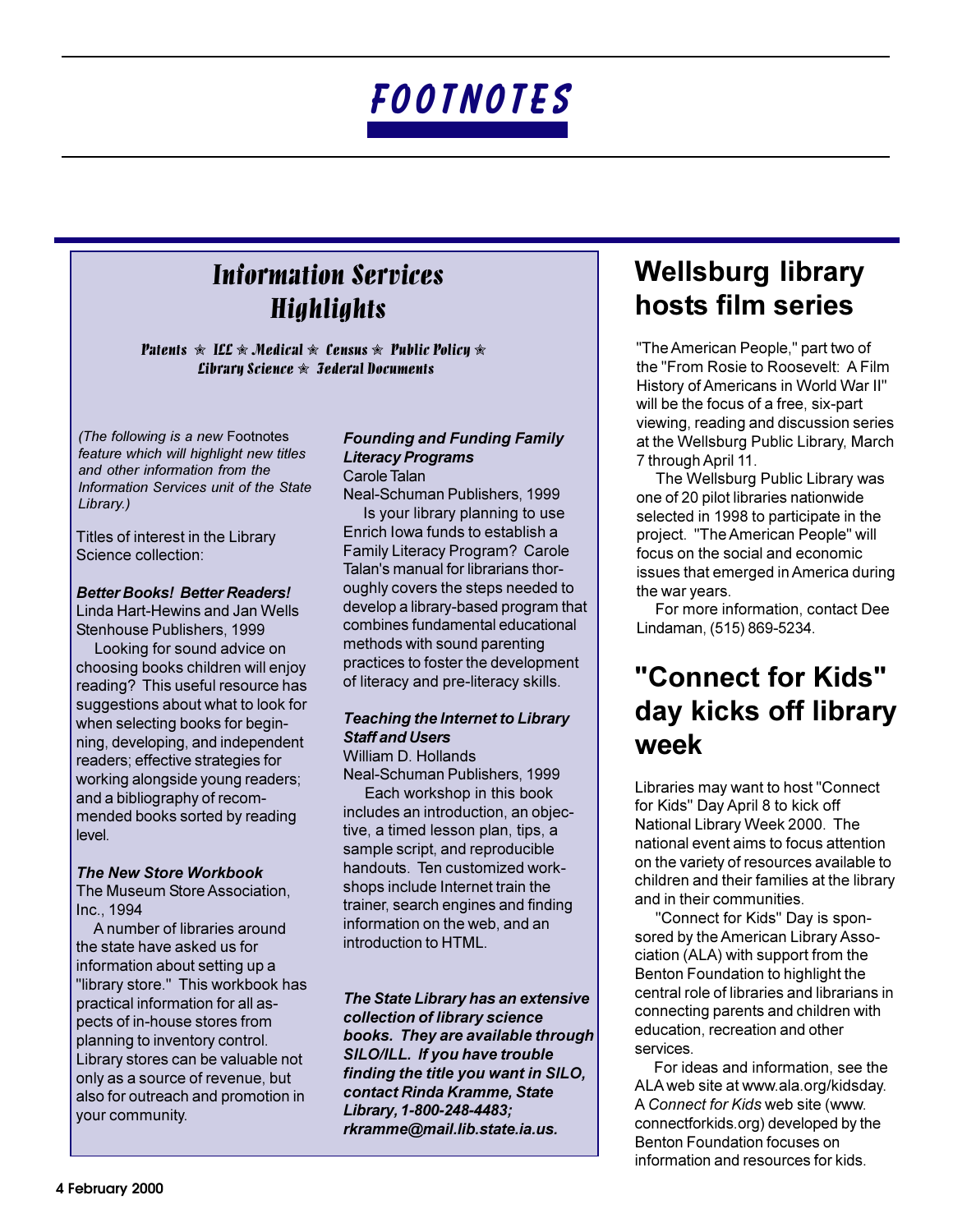### **Iowa Official Register (Redbook)** now online

The 1999-2000 edition of the lowa Official Register is now available online at www.sos.state.ia.us. Also known as the "Redbook," the book serves as a biographical and historical record of state leaders, government and people for 108 years.

The book also has information on the Executive Branch, Legislative Branch, Judicial Branch, state agencies, federal government, local government, Iowa history, educational institutions and elections.

Printed copies of the Redbook are sent to every school and library in lowa.

### **J. David Martin** named winner of **Arthur Benton** award

J. David Martin, head of the Marvin Pomerantz Business Library, has been named the first recipient of the Arthur Benton Excellence in Reference Services Professional Development Award. The \$1,000 award is given biennially to a University of Iowa Libraries' professional staff member who has demonstrated outstanding commitment in providing reference services for the University of Iowa community.

### **LSTA Partnership Grants** offered again \_

Because of the highly successful partnership projects funded last year, the State Library is providing another round of Library Science and Technology Act (LSTA) Partnership Grants.

Another \$100,000 in LSTA funds will be awarded to Partnership Grant projects which:

• encourage partnerships between libraries of different types, agencies, community organizations and other groups;

• achieve Goal III of the State Library of Iowa's Five-Year Plan for the use of LSTA funds, FY98-Fy02 through an identified set of activities;

• follow the guidelines established by the State Library of Iowa and LSTA;

• include local match of 25 percent of the total cost:

• be an easily replicated project; and

• have a strong evaluation component.

Partnership grant projects must include at least one public library, but other partners may be libraries from other institutions or non-library agencies. Projects are not limited to technology. Any project that can be defined as cooperation or partnerships among agencies is eligible. Projects must enhance information and library services.

To participate, libraries included in any application must have on file at the State Library:

- current enabling ordinance;
- current Public Library General Information Survey (Annual Report);

• recent (within two years) application and report form for

accreditation; (Note: The library does NOT have to be accredited to apply.)

• recent technology plan if a major portion of the project involves technology (hardware, software, telecommunications):

• participate in Open Access and Access Plus programs and contribute bibliographic records to the SILO Locator.

To request an application for the Partnership Grant, contact the State Library of Iowa, E. 12th and Grand, Des Moines. IA 50319: 1-800-248-4483; e-mail Lisa Manley at Imanley@mail.lib.state.ia.us or Fran Fessler at ffessle@mail.lib.state.ia.us. The packet may also be downloaded from the State Library web page (www.silo.lib.ia.us/lsta/partnership grants.htm).

#### Timeline for LSTA Partnership Grants Year Two - FY2001

- Feb. 1. 2000 Announcement of ISTA **Partnership Grants**
- Feb. 1. 2000 Grant information packets sent to lowa libraries upon request.
- May/June ICN session / Dates and times to be announced
- August 1 Grant applications must be received by the State Library
- August/September Grant review period
- October 1-15 Grant award letters mailed
- October Grant orientation session via the ICN / Dates and times to be announced
- November Projects begin
- June 30, 2002 Grant completion date
- August 30, 2002 All grant funding claims must be received at the State Library

5 February 2000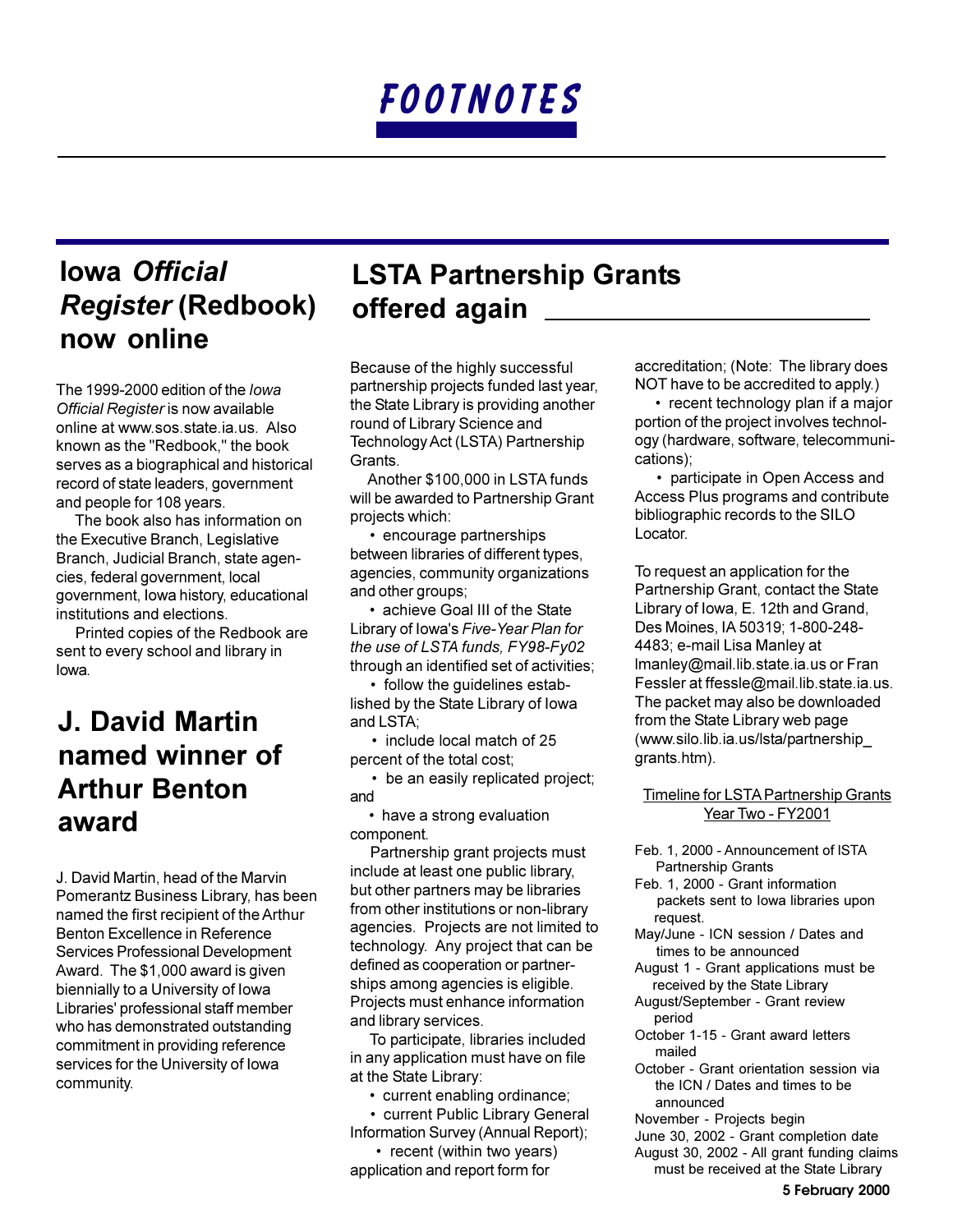## **State Library announces 2000 Westgate Lecture**

Michael Cart, author of What's So Funny: Wit and Humor in American Children's Literature (HarperCollins, 1994) and From Romance to Realism: Fifty Years of Growth and Change in Young Adult Literature (HarperCollins, 1996) will deliver this year's Westgate Lecture from 1:30 to 4 p.m. April 27 at The Inn on Merle Hay, 5055 Merle Hay Road, Johnston. His topic will be "Young Adult Literature: A Golden Age." The event is free.

A nationally recognized expert in children's and young adult literature. he is the author of three other books: Presenting Robert Lipsyte (Twayne/ Simon and Schuster, 1995); My Father's Scar (Simon and Schuster, 1996): and Tomorrowland: 10 Stories About the Future (Scholastic Press, 1999)

Cart is currently compiling two young adult anthologies of original short fiction to be published by Simon and Schuster and HarperCollins, and a collection of adult short stories to be published by the Overlook Press.

Formerly director of library and community services for the City of Beverly Hills, Cart has long been active in the American Library Association. He is member of the Margaret A. Edwards Award Committee and served as president of Young **Adult Library Services Association** (YALSA) in 1997-98. In 1998-99, he was chair of YALSA's Best Young **Adult Book Award Feasibility Task** Force, which created the Michael I. Printz Award.

Additionally, he has served on



**Michael Cart** 

numerous ALA book award committees, including the Best Books for Young Adults, Caldecott Medal, and Notable Children's Book Committees.

Currently a columnist and reviewer for "Booklist" magazine, Cart wrote the "Children's Bookshelf" column for the Los Angeles Times Book Review from 1994-96 and in 1997-98 was Children's Book Editor of Parents magazine. He has also served as contributing young adult books editor for barnesand noble.com.

From 1981 to date, Cart has been co-producer and host of In Print, a nationally syndicated cable television author interview program. Cart also has received American Library Association's John Cotton Dana Award and the Dorothy C. McKenzie Award for Distinguished Service to Children and Literature.

He is a graduate of Northwestern and Columbia Universities and makes his home in Chico, CA.

The Westgate Lecture series honors the late Hazel Westgate, former children's librarian at Iowa City Public Library. The series is funded in part by an endowment established by Westgate to support State Library of lowa youth services programs. The lecture is sponsored by the State Library with support from the lowa Library Association Children and Young People's Forum. The Westgate Lecture series is a biennial event.

To register, contact Fran Fessler, State Library, (515) 281-5790; Fax (515) 281-6191; e-mail ffessle@mail.lib.state.ja.us. Include your name, library, and telephone and fax numbers. There will be no confirmation. Two CE credits will be given for the **Westgate Lecture.** 

### **Certification Update**

Congratulations to the following public library staff person who was recently certified for the first time through the State Library's lowa Certification Program for Public Librarians.

Richard Bangma, Pella.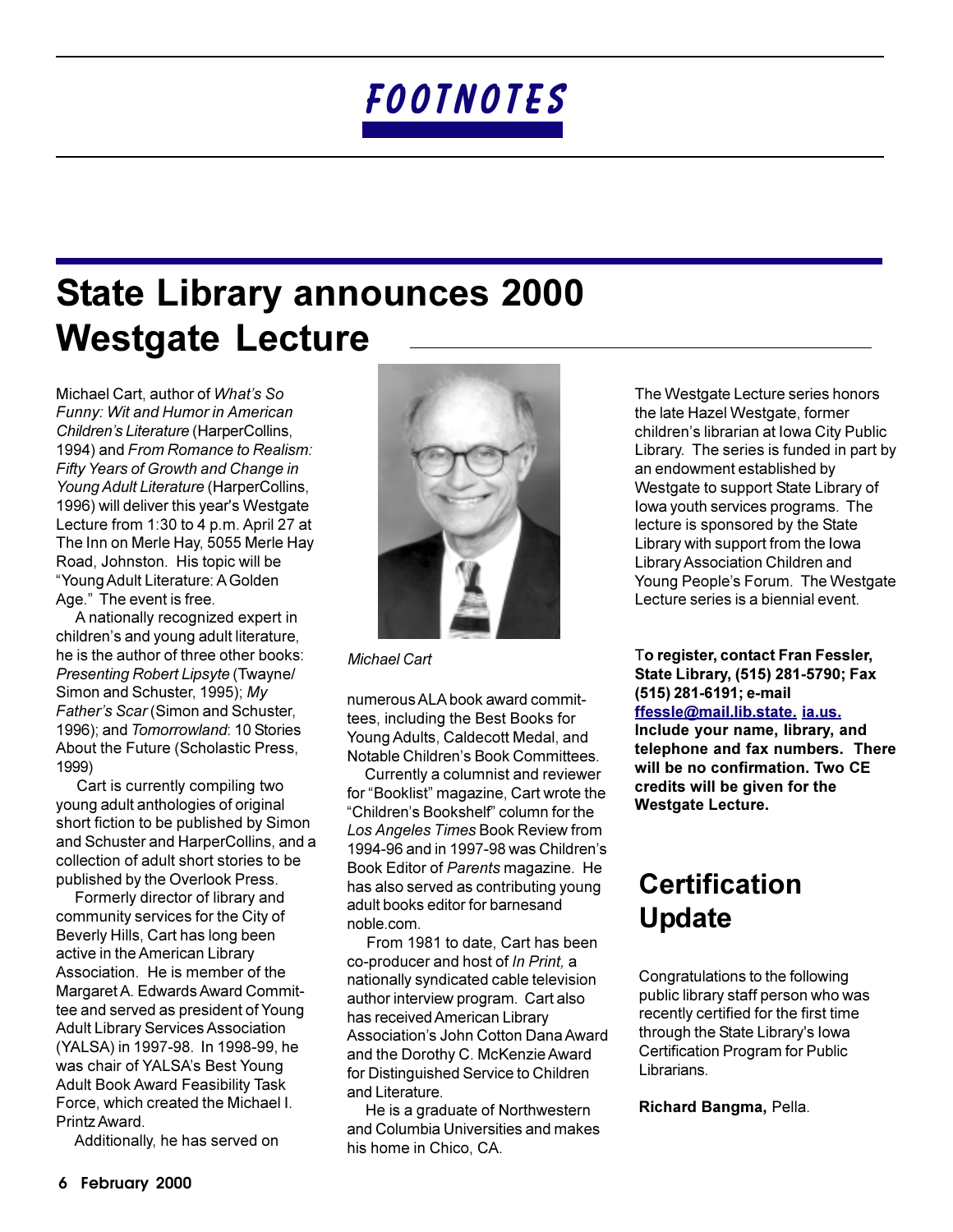## **First Author's Conference of** the New Millennium

This year, the State Library of Iowa and Heartland AEA worked together to plan the Westgate Lecture and the Annual Author's Conference.

Following the Westgate Lecture at 4:15 p.m. April 27, Heartland's Ninth Annual Author's Conference will convene featuring Jacqueline Briggs Martin and Mary Azarian, author and illustrator of Snowflake Bentley, the 1999 Caldecott Award winner. Preautographed books will be sold. This event will also be held at The Inn in Johnston.

#### Schedule:

4:15 to 4:45 - Registration/snacks 4:45 to 5:30 - Azarian presentation 5:45 to 6:30 - Martin presentation 6:45 to 7:30 - joint presentation

Please photocopy and complete the registration form and send it to Heartland AEA. Public librarians will receive 2 CE credits for attendance.

The cost for the Author's Conference is \$10.

| <b>Registration Form</b>                                                               |
|----------------------------------------------------------------------------------------|
| $\lambda$ limits $\Lambda$ in initial $\Lambda$ , the order $\Omega$ order order order |

Ninth Annual Author's Conference **Heartland Area Education Agency 11** 

#### Remember to enclose \$10 registration fee

| Name: Latin Communication and Communication and Communication and Communication and Communication and Communication                                                                                                                  |
|--------------------------------------------------------------------------------------------------------------------------------------------------------------------------------------------------------------------------------------|
| Home Address: <u>New York: New York: New York: New York: New York: New York: New York: New York: New York: New York: New York: New York: New York: New York: New York: New York: New York: New York: New York: New York: New Yor</u> |
|                                                                                                                                                                                                                                      |
| District: <u>Alexander Alexander Alexander Alexander Alexander Alexander Alexander Alexander Alexander Alexander</u>                                                                                                                 |
| Position:                                                                                                                                                                                                                            |
|                                                                                                                                                                                                                                      |
| No phone registrations accepted. Confirmations will be mailed.                                                                                                                                                                       |

Enclose cash, check, or purchase order for \$10 payable to Heartland AEA 11. Return by April 18 to Linda Coy, Heartland AEA 11, 6500 Corporate Drive, Johnston, IA 50131

### **lowa libraries take** part in Freedom **Ship project**

Part of this year's "I'll Make Me A World in Iowa" festival, held February 5 in Des Moines, included the Freedom Ship, an 11-foot-tall wooden ship built by Des Moines students from diverse backgrounds.

Each of the 14 sails was decorated by youth in lowa communities, with the help of collaborating libraries and artists from 14 sites around the state. Those sites include Ottumwa, Sioux City, Fort Dodge, Council Bluffs, Waterloo, Cedar Rapids, Iowa City, Clinton, Dubuque, Fort Madison, Mason City, Des Moines, Davenport and Muscatine.

Each sail is a visual representation of how the youths in each community chose to express what freedom means. The Freedom Ship will "port" in each of the 14 cities. For display dates, please contact the local library.

### **North Central hires** consultant

North Central Regional Library recently hired Tom Shepley to fill the consultant's position. He will begin March 1.

Shepley is currently employed at the South Carolina State Library as an Information Technology Librarian. He has an MLIS degree, as well as an MA in Applied History, from the University of South Carolina.

Shepley, formerly from Charles City, IA, has experience in training and consulting, primarily working with technology, including computers, software and web pages.